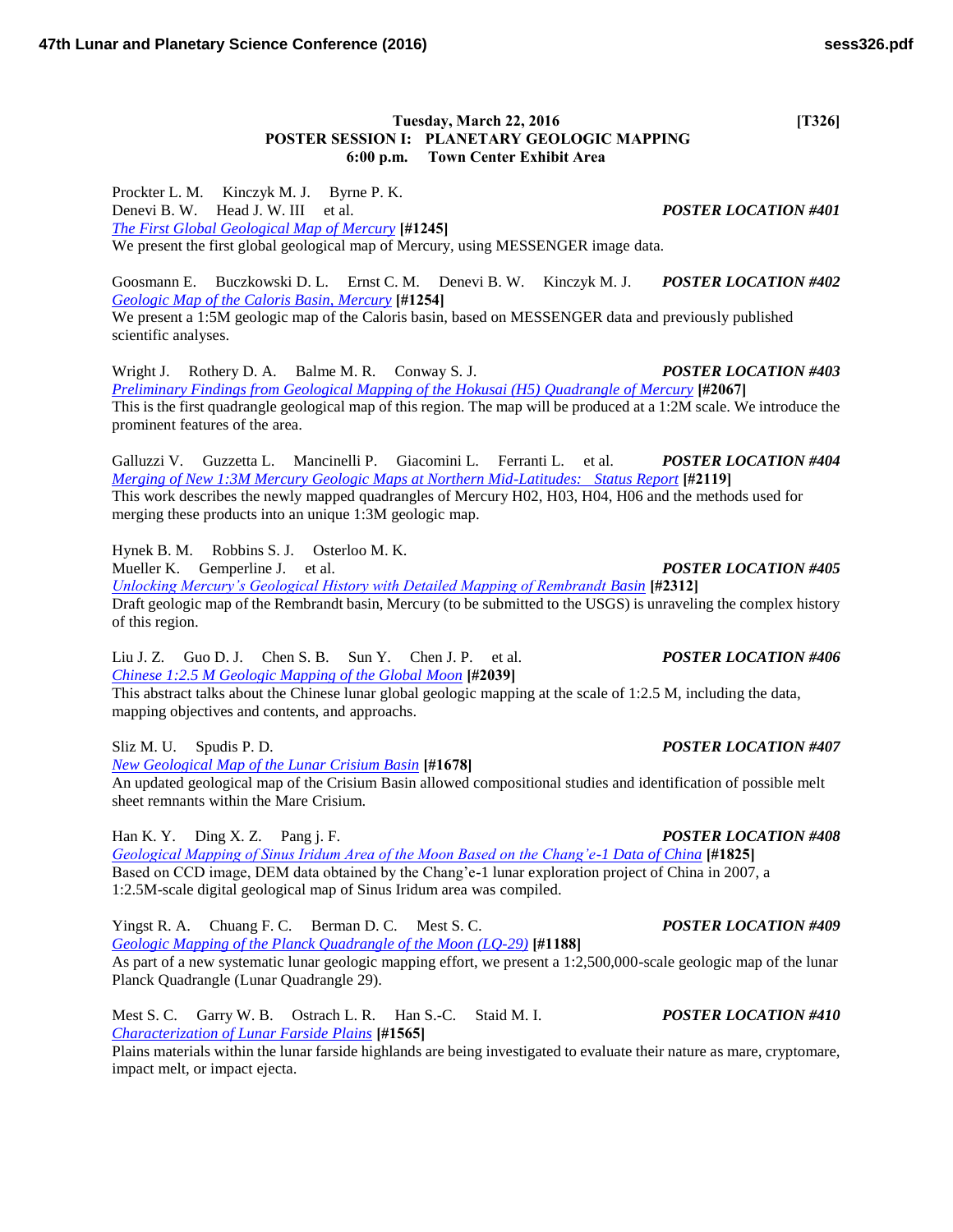Wang J. Zhou C. H. Cheng W. M. Luo W. *POSTER LOCATION #411 [Automatic Mapping of Landforms from DEM on Moon](http://www.hou.usra.edu/meetings/lpsc2016/pdf/1302.pdf)* **[#1302]** Iso cluster unsupervised classification performs landforms mapping of Moon on input raster bands of six morphologic parameters.

Salih A. L. Mühlbauer M. Grumpe A. Pasckert J. H. Wöhler C. et al. *POSTER LOCATION #412 [Automatic Age Map Construction for the Floor of Lunar Crater Tsiolkovsky](http://www.hou.usra.edu/meetings/lpsc2016/pdf/1526.pdf)* **[#1526]** A spatially resolved CSFD-based age map of the lunar crater Tsiolkovsky was constructed by applying an automatic crater detection algorithm to Kaguya TC data.

Mohr K. J. Williams D. A. Garry W. B. *POSTER LOCATION #413 [Geologic Mapping of Ascraeus Mons, Mars](http://www.hou.usra.edu/meetings/lpsc2016/pdf/1550.pdf)* **[#1550]**

Preliminary geologic mapping of Ascraeus Mons has provided diverse lava morphologies indicating differing types of eruptions styles during shield formation.

Caudil C. M. Osinski G. R. Tornabene L. L. McEwen A. S. *POSTER LOCATION #414 [Geologic Mapping of Bakhuysen Crater, Mars: Insights into Large Basin Impact Cratering Processes](http://www.hou.usra.edu/meetings/lpsc2016/pdf/2360.pdf)* **[#2360]** Bakhuysen Crater is mapped here to lend to the understanding of basin structures at the meter to sub-meter scale using current remote sensing datasets.

Huff A. E. Hunter M. A. Skinner J. A. Jr. Hare T. M. *POSTER LOCATION #415 [Digitization of the 1:5,000,000-Scale Mariner 9-Based Geological Maps of Mars: Packaging, Deployment](http://www.hou.usra.edu/meetings/lpsc2016/pdf/2501.pdf)  [and Analysis](http://www.hou.usra.edu/meetings/lpsc2016/pdf/2501.pdf)* **[#2501]**

The 1:5,000,000-scale Mariner 9-based geologic maps of Mars were digitized using ArcGIS and will be published as a historical resource in a modern format.

Skinner J. A. Jr. Fortezzo C. M. Barton M. L. *POSTER LOCATION #416 [Surface and Section Geology of Non-Crater Basin Strata Exposed in Central Hadriacus Cavi, Mars](http://www.hou.usra.edu/meetings/lpsc2016/pdf/2806.pdf)* **[#2806]** We describe and interpret strata exposed in the Hadriacus Cavi, NE Hellas basin rim of Mars based on 1:24,000 scale geologic mapping and section analyses.

Fortezzo C. M. Gullikson A. L. Rodriguez J. A. P. Platz T. Kumar P. S. *POSTER LOCATION #417 [Mapping Geology in Central Valles Marineris, Mars](http://www.hou.usra.edu/meetings/lpsc2016/pdf/1981.pdf)* **[#1981]**

Mapping in central Valles Marineris is nearing completion. New results include categorized mass wasting deposits, subdivided ILD, and an initial CMU and DMU.

Crown D. A. Berman D. C. Platz T. *POSTER LOCATION #418*

*[Geologic Mapping of Alba Mons, Mars](http://www.hou.usra.edu/meetings/lpsc2016/pdf/2383.pdf)* **[#2383]**

Geologic mapping of Alba Mons provides new constraints on the distribution, styles, and timing of volcanism in the northern Tharsis region of Mars.

Martin J. R. Hynek B. M. Chojnacki M. *POSTER LOCATION #419*

*[Geologic Mapping of Putative Paleolake Deposits in a Coprates Catena, Mars](http://www.hou.usra.edu/meetings/lpsc2016/pdf/2625.pdf)* **[#2625]** Work on a 1:25,000-scale map in the Coprates Chasma quadrangle catena revealed putative lake deposits, interpreted as laterally continuous basal deposits.

Wilson S. A. Grant J. A. *POSTER LOCATION #420*

*[Geologic Mapping in Margaritifer Terra on Mars and a Closer Look at the Confluence of Nirgal and](http://www.hou.usra.edu/meetings/lpsc2016/pdf/2505.pdf)  [Uzboi Valles](http://www.hou.usra.edu/meetings/lpsc2016/pdf/2505.pdf)* **[#2505]**

Mapping at 1:1M scale in Uzboi Vallis and vicinity constrains the timing, source, and duration of aqueous and other geomorphic processes in shaping the landscape.